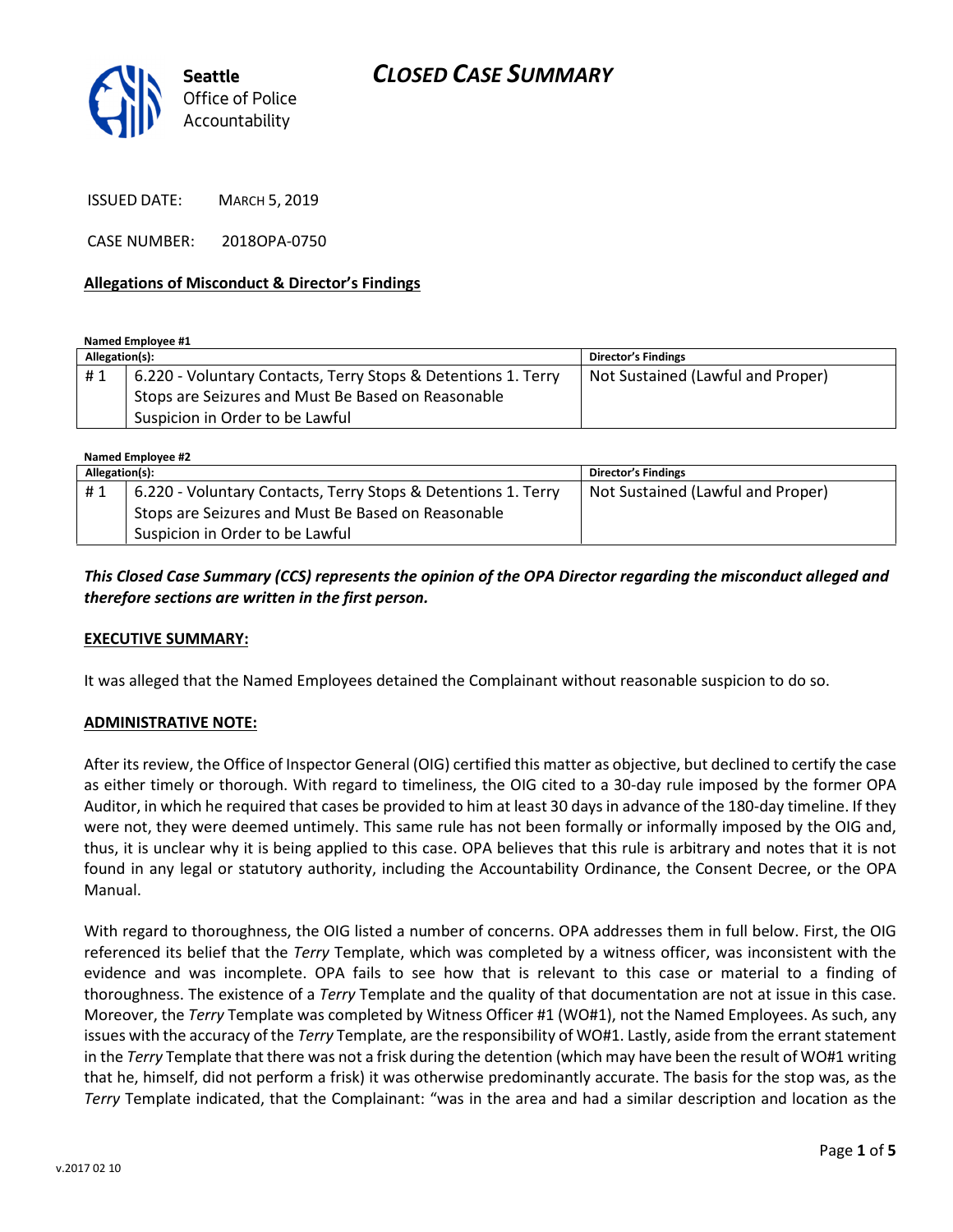

# CLOSE CASE SUMMARY

OPA CASE NUMBER: 2018OPA-0750

suspect." Contrary to the OIG's interpretation in its memo, this is consistent with the reasoning provided by Named Employee #2 (NE#2) at his OPA interview.

Second, the OIG raised OPA's failure to ask NE#2 why he continued with the detention after he perceived that the Complainant was not an African-American man. While perhaps it would have been optimal to ask this question, NE#2 was clear at his interview that he believed it possible that the victim had provided an inaccurate description given the intensity of the situation and, given similarities between the Complainant's description and that of the perpetrator and his closeness in time and location to where the perpetrator was described being, the Complainant still could have been the right person. Moreover, while the Complainant was not African-American, his racial identity was unclear from a review of the video. He later self-identified as Native American/Alaskan Native. Given the totality of the evidence, OPA does not believe that the failure to ask this specific question warrants a determination that the investigation was not thorough.

Third, OIG faults OPA for not questioning NE#2 concerning the following areas: the basis for the frisk for weapons; why he did not complete a Terry Template; and the "reason for additional detaining actions during the detention." The OIG further deemed OPA's questioning of NE#2 to not be thorough because OPA did not explore the purported "discrepancies" between the Terry Template and NE#2's reasoning for the detention. All of the issue areas identified by the OIG are simply irrelevant to whether there was reasonable suspicion to stop the Complainant, which was the only allegation classified for investigation. Moreover, given that only SPD Policy 6.220-POL-2(1) was classified, and not SPD Policies 6.220-POL-2(2) (limiting the detention to a reasonable scope), 6.220-POL-2(6) (frisks of detained subjects), and 6.220-POL-4 (Terry Templates), OPA could potentially have violated the Collective Bargaining Agreement had it explored these issues at the Named Employees' interviews.

Fourth, the OIG appears to take issue with the fact that the witness officer, not NE#2, generated the Terry Template. Again, this is absolutely irrelevant to the issues in this case. Also, there is no requirement that the officer that effectuates the stop generate the documentation, even if this would be preferred for logical reasons.

Fifth, the OIG raises that OPA did not review the Body Worn Video (BWV) for any officers other than the Named Employees. Based on the limited nature of the allegations in this case and the fact that the Named Employees' video captured the entirety of the incident, it is unclear why this would have been needed at all, let alone why it caused the investigation to not be thorough. The OIG opined that the BWV for other officers may have captured other moments not recorded by the Named Employees' BWV; however, that is pure speculation and, in fact, is a conclusion contrary to the available video evidence. Moreover, it is important to note that OPA's resources are limited. It would make no sense to review BWV of little relevance when that time could be better spent on other necessary investigative tasks.

Sixth, the OIG appears to believe that OPA should have interviewed WO#1. Again, why? What relevance would it have had in this case? NE#2, not WO#1, made the decision to detain the Complainant. The only questions that WO#1 could have answered concerned why he wrote what he did in the Terry Template and his independent knowledge of the Complainant's identity. Neither areas of information pertained to whether the initial detention was legally justified.

Seventh, and last, the OIG appeared to suggest that OPA's failure to interview the Complainant contributed to the purported lack of thoroughness of this investigation. However, the OIG entirely fails to mention that OPA made multiple attempts to do so and was unable, even after best efforts, to locate and interview the Complainant.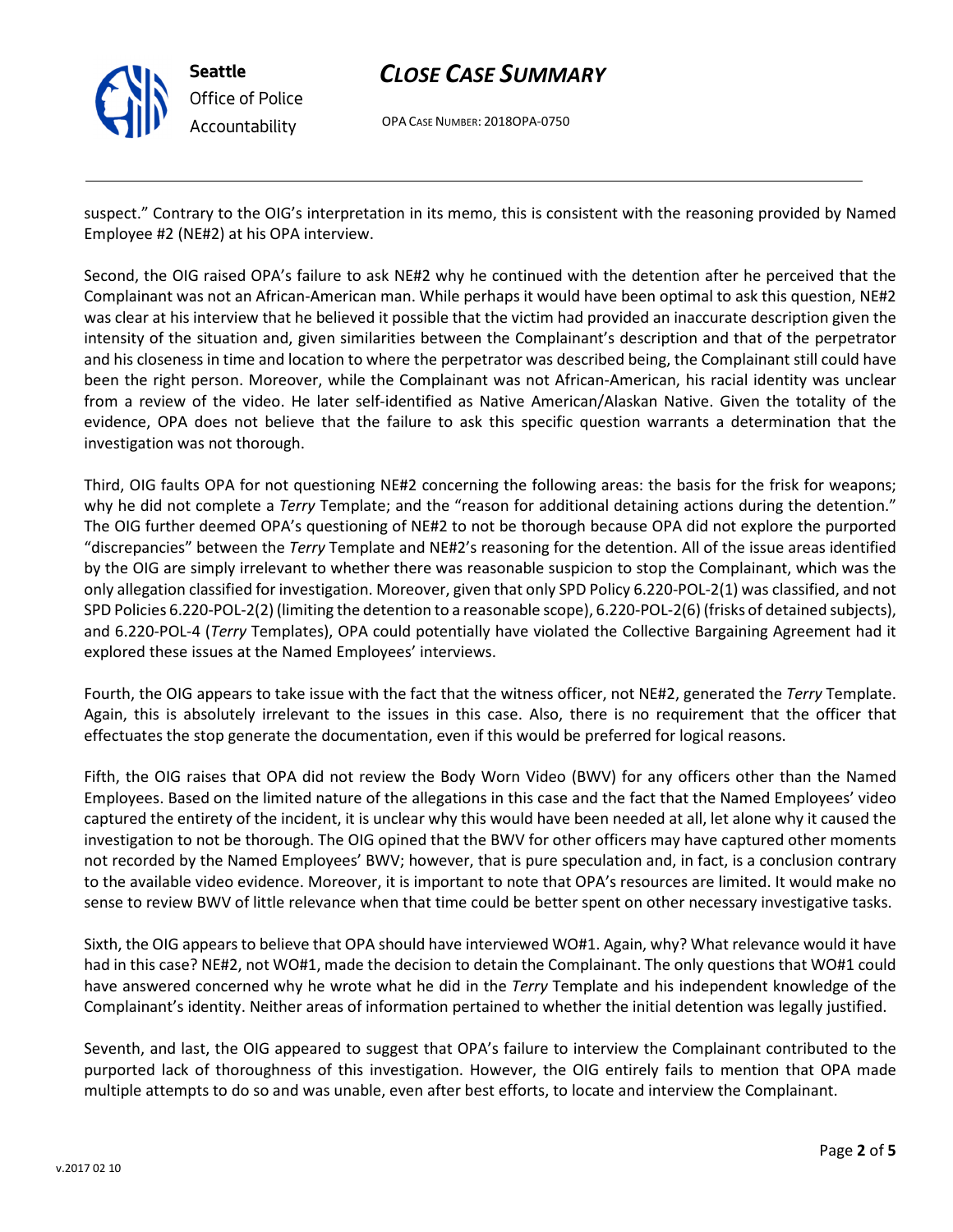## CLOSE CASE SUMMARY

OPA CASE NUMBER: 2018OPA-0750

For the reasons stated above, and while respecting the OIG's role in the review of OPA's investigations, OPA disagrees with virtually all of the conclusions reached by the OIG in its memo and its decision not to certify this case as thorough or timely. OPA does not believe that it should be held to a standard of perfection, particularly one that is undefined. The question on certification should be whether the investigation adduced sufficient evidence to make a determination on the allegation. Here, OPA believes that it did and that the case should have been fully certified.

#### ANALYSIS AND CONCLUSIONS:

Seattle

Office of Police Accountability

## Named Employee #1 - Allegations #1 6.220 - Voluntary Contacts, Terry Stops & Detentions 1. Terry Stops are Seizures and Must Be Based on Reasonable Suspicion in Order to be Lawful

NE#2 responded to a report of an armed robbery at a 7-11 store. The following description was provided of the perpetrator: "Black Male, 25-30 years of, wearing a black hat, red shirt, black pants, black and blue backpack." As NE#2 arrived at the scene, an update came over the radio indicating that the perpetrator may be walking across the street towards a gas station. NE#2's BWV recorded his subsequent law enforcement action.

NE#2's BWV showed an individual walking across the street towards the gas station. At that time, which was virtually simultaneous to when the update came over the radio, he was the only individual doing so. The individual was wearing a red hat, black jacket with a sweatshirt underneath, and black pants. NE#2 honked his horn in order to get the individual's attention; however, the individual did not turn around and continued into the gas station. NE#2 walked towards the gas station and the individual, who was later identified as the Complainant, walked out and back into the parking lot. This was the first time the Complainant's face was visible to NE#2. From a review of the BWV, the Complainant did not appear to be African-American but was also not clearly Caucasian. Indeed, the Complainant self-identified as Native American/Alaskan Native. NE#2 told him to move towards a patrol vehicle that was parked in front of the gas station and the Complainant did do. NE#2 instructed him to put his hands on the patrol vehicle and then patted him down for weapons. NE#2 asked the Complainant for his name and the Complainant gave a name that was later determined to be false.

Just under two and a half minutes after the stop was initiated, Named Employee #1 (NE#1) and WO#1 arrived. NE#1 and WO#1 both recognized the Complainant and were aware that his name was not what he previously provided to NE#2. NE#1 told OPA that he also knew that the Complainant had an open felony warrant. The Complainant was then placed under arrest. The officers later located the actual perpetrator, who was seen exiting a business that shared the same parking lot. The perpetrator as wearing a black and white hat, a black jacket, and black pants. As such, the perpetrator also did not exactly match the description provided. The perpetrator was positively identified by a victim, who also confirmed that the Complainant was not involved in the robbery.

It was later alleged that the Complainant was detained by the Named Employees without reasonable suspicion. This investigation ensued.

SPD Policy 6.220-POL-1 governs Terry stops and stands for the proposition that Terry stops are seizures of an individual and, as such, must be based on reasonable suspicion in order to be lawful. SPD Policy defines a Terry stop as: "A brief, minimally invasive seizure of a suspect based upon articulable reasonable suspicion in order to investigate possible criminal activity." (SPD Policy 6.220-POL-2(b).) SPD Policy further defines reasonable suspicion

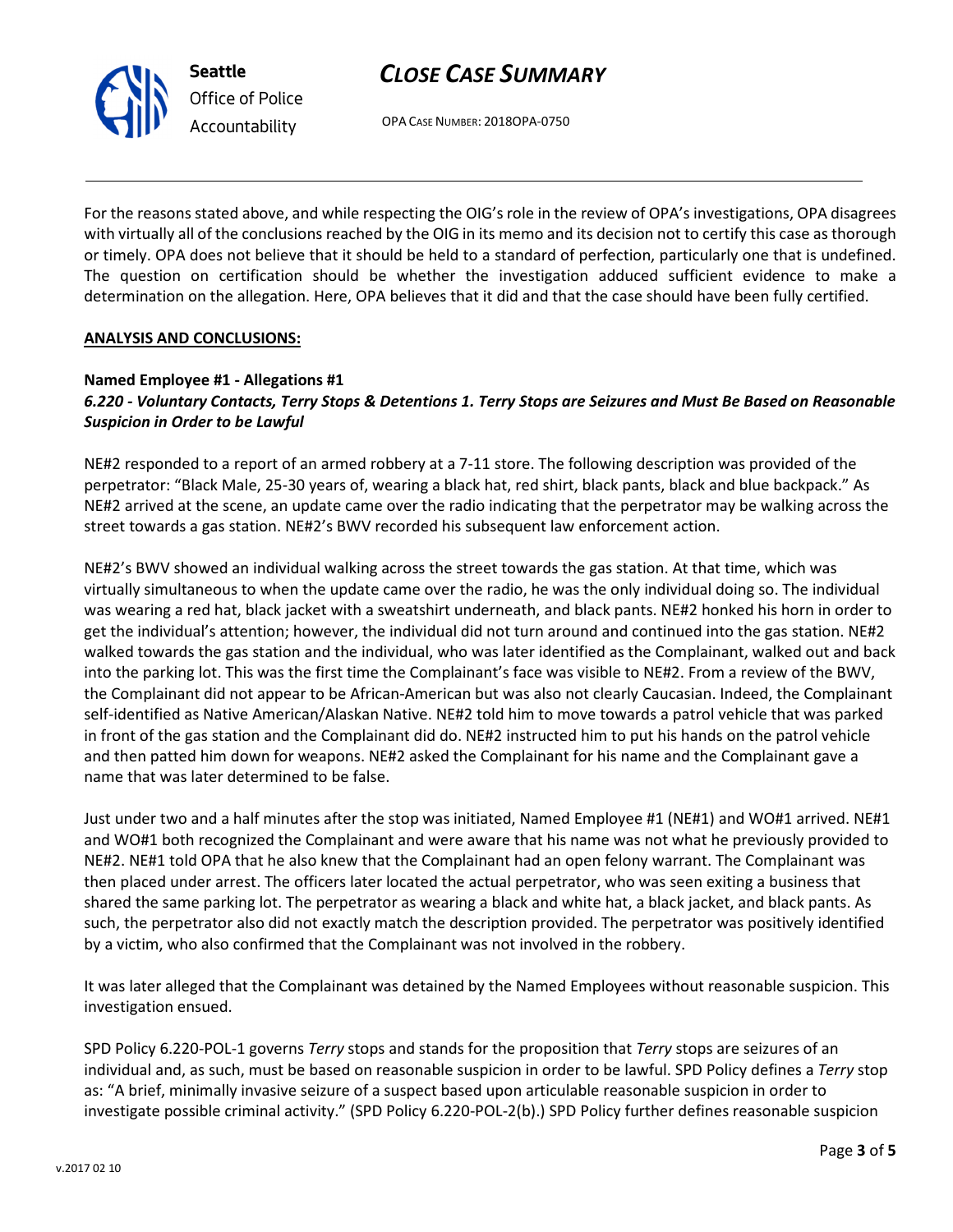# CLOSE CASE SUMMARY

OPA CASE NUMBER: 2018OPA-0750

as: "Specific, objective, articulable facts, which, taken together with rational inferences, would create a wellfounded suspicion that there is a substantial possibility that a subject has engaged, is engaging or is about to engage in criminal conduct." (Id.) Whether a Terry stop is reasonable is determined by looking at "the totality of the circumstances, the officer's training and experience, and what the officer knew before the stop." (Id.) While "[i]nformation learned during the stop can lead to additional reasonable suspicion or probable cause that a crime has occurred, it "cannot provide the justification for the original stop." (Id.)

It is undisputed that the Complainant was not the perpetrator of the robbery. It is also undisputed that the Complainant did not exactly match the description of the perpetrator in a number of respects. NE#2 explained at his OPA interview that he first observed the Complainant within a minute of the robbery and only a block from the scene of the crime. NE#2 further stated the following: He was wearing a red hat and a black jacket and dark green pants. Which was kinda – I figured, you know, this is in the realm of somebody just got robbed and they do get their details mixed up. I do give leeway to that." NE#2 also told OPA that he had been involved in other cases in which a detained individual did not match the exact description of the suspect but ultimately was determined to be the perpetrator. NE#2 further contended that the Complainant "looked pretty dark enough from behind that he could've been mistaken as a black person."

NE#2 also based the detention on the Complainant's behavior. NE#2 said that, when coupled with the closeness of the description, it provided him a further reason to believe that the Complainant was the perpetrator. Specifically, NE#2 pointed to the following: "I was responding with my lights and sirens, and of course he would've seen that police was there, and me honking the horn and calling out to him, and not even turned around once, that speaks to me like, 'oh shoot, I'm not going to be stopped by this guy.'"

Based on OPA's review of the record, I find that NE#2 had reasonable suspicion to detain the Complainant in order to determine whether he was a robbery suspect. I base this decision on several facts articulated by NE#2. First, while the Complainant did not match the exact description, it was plausible that the victim, who was relaying a description immediately after a traumatic incident, could have been mistaken. For example, the victim easily could have confused a red hat with a red shirt. This is particularly compelling given that the actual perpetrator also did not exactly match the description provided. Similarly, I agree with NE#2 that it was unclear that the Complainant was not African-American at the time of the initial contact. Even after the detention occurred, NE#1's racial identity was unclear and, as discussed above, he later identified as Native American/Alaskan Native.

Second, the Complainant was crossing the street towards a gas station approximately one minute after the incident. Moreover, this was consistent with where the perpetrator was described being. Notably, he was the only individual in plain view of NE#2 who was doing so at the time.

Third, I agree that the Complainant's behavior, namely walking away from a patrol vehicle with its emergency lights and siren activated that was honking at him, was suspicious and provided further support for the stop. I find that it was abnormal for the Complainant to not have looked towards the source of the noise. While the Complainant almost certainly did not do so because of his open warrant, NE#2 reasonably could have believed that he was continuing to walk away because he was the perpetrator of the robbery.



Seattle

Office of Police Accountability